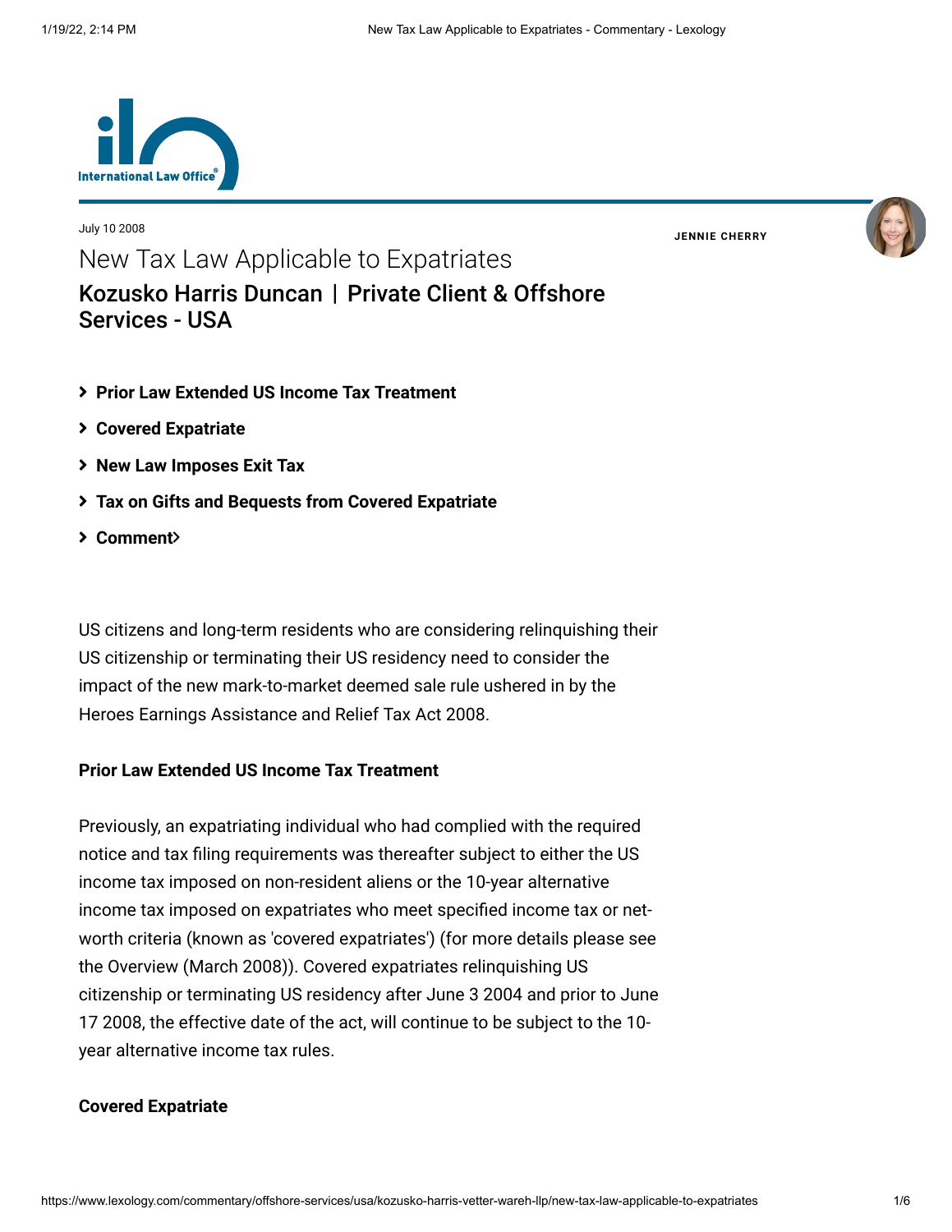Both the new deemed sale rule and the previous 10-year alternative income tax rules apply only to covered expatriates.

## **Income and net-worth tests**

A covered expatriate includes individuals who meet specified income and net-worth criteria. A covered expatriate is an individual:

- whose average annual net income tax for the period of five taxable years ending before the date of the loss of US citizenship is greater than \$139,000 (for tax year 2008, subject to an annual cost-of-living adjustment);
- whose net worth is \$2 million (not indexed for inflation) or more as of the date of the loss of US citizenship; or
- who fails to certify under penalty of perjury that he or she has met the requirements of the Internal Revenue Code for the five preceding taxable years or fails to submit evidence of compliance as required by the Internal Revenue Service (IRS).

#### **Exceptions**

A covered expatriate does not include a dual national from birth where, following expatriation, the individual continues to be a citizen and tax resident of that other country, provided that the dual national has not been resident in the United States (under the income tax substantial presence test) for more than 10 of the last 15 years. It also does not include persons under 18 and a half years of age who have not been US resident for more than 10 years under the income tax substantial presence test.

Under the 10-year alternative income tax rules, covered expatriates who spent more than 30 days in a calendar year in the United States will find themselves subject to full US income tax liability. This 30-day rule does not apply under the new deemed sale rule, so that a covered expatriate may spend time in the United States without becoming taxable as a US person, unless he or she becomes US tax resident under the income tax substantial presence test (for more details of the substantial presence test please see the [Overview \(March 2008\)\)](http://www.internationallawoffice.com/Newsletters/detail.aspx?g=559c31e6-a3f7-4cd8-9340-e15e6c077bb2).

#### <span id="page-1-0"></span>**New Law Imposes Exit Tax**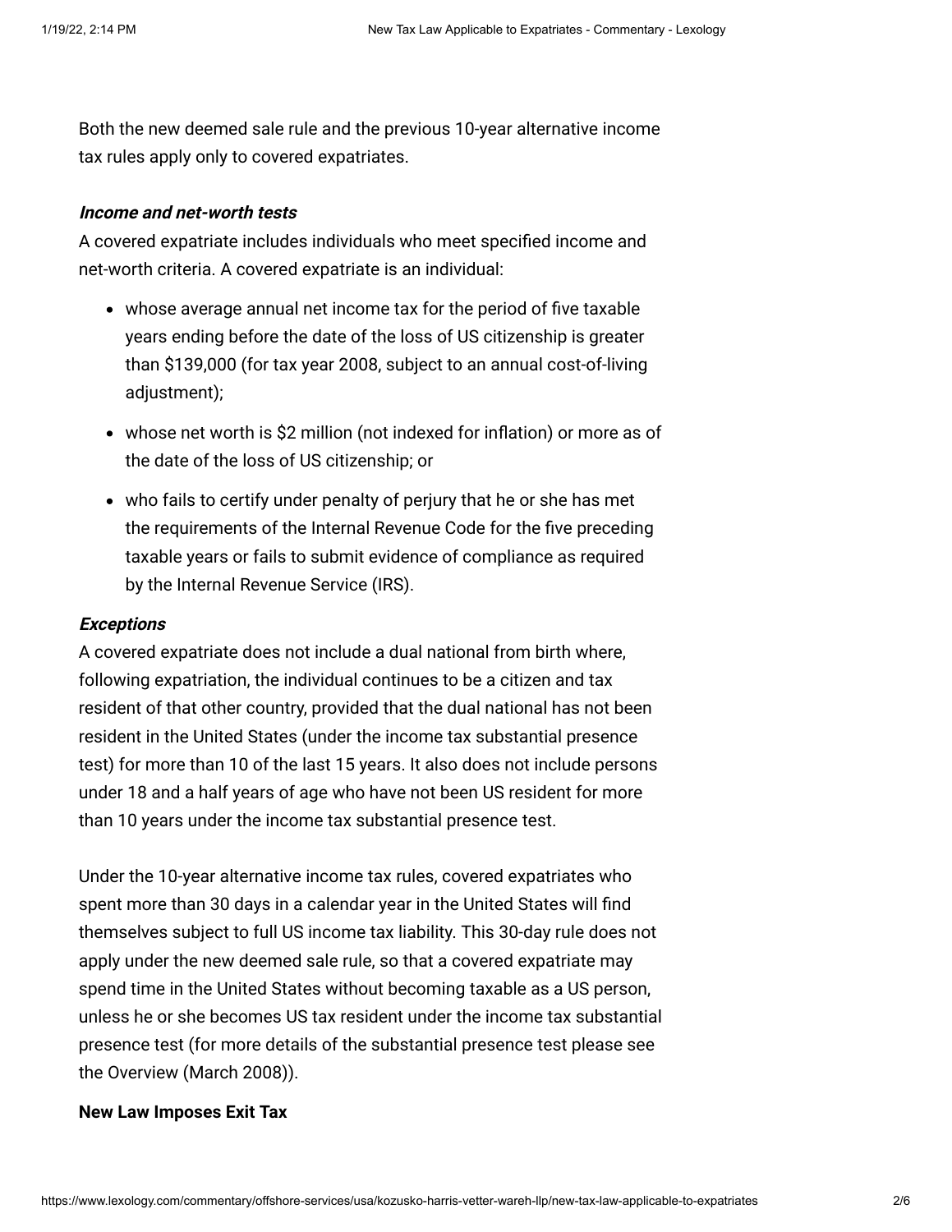The new deemed sale rule will treat most of a covered expatriate's worldwide property as if it had been sold for its fair market value on the day before expatriation. The covered expatriate will owe income tax on any resulting recognized gain in excess of a \$600,000 exemption amount (adjusted annually for inflation), but only with respect to appreciation that occurred while the covered expatriate was a US citizen or lawful permanent resident.

## **Deferred compensation and tax deferred accounts**

With respect to eligible deferred compensation items (most interests in pension or similar retirement plans, certain annuity plans and property to be received in connection with the performance of services), these amounts will not be taxed under the new deemed sale rule. Instead, upon distribution to a covered expatriate, the plan administrator will be required to deduct and withhold a tax of 30% from that portion of the distribution that would have been included in the gross income of the covered expatriate if such person were a US citizen or resident. To be eligible, the payee must notify the plan administrator that he or she is a covered expatriate and irrevocably waive any right to claim a reduction or refund of the withholding tax pursuant to any tax treaty.

Specified tax deferred accounts (eg, individual retirement accounts and health savings accounts) will be treated as if the covered expatriate received a distribution of his or her entire interest on the day before the expatriation date. The covered expatriate will be subject to income tax on the amount deemed distributed (with adjustments made to subsequent distributions to account for this), but not subject to early distribution taxes applicable to actual distributions from such accounts.

### <span id="page-2-0"></span>**Grantor and non-grantor trusts**

Where a covered expatriate is treated as the owner of a trust, or a portion thereof, under the grantor trust rules, the assets held by that trust or portion of the trust are subject to the deemed sale rule upon expatriation. The deemed sale rule does not generally apply to non-grantor trusts (for an explanation of when a trust is considered a grantor trust or non-grantor [trust for US tax purposes, please see "Taxation of Offshore Trusts and](http://www.internationallawoffice.com/Newsletters/detail.aspx?g=fa09696c-86d8-4011-bfb3-ba66bf73c584) Impact of New Lower Tax Rates").

The trustee of a non-grantor trust, before making a direct or indirect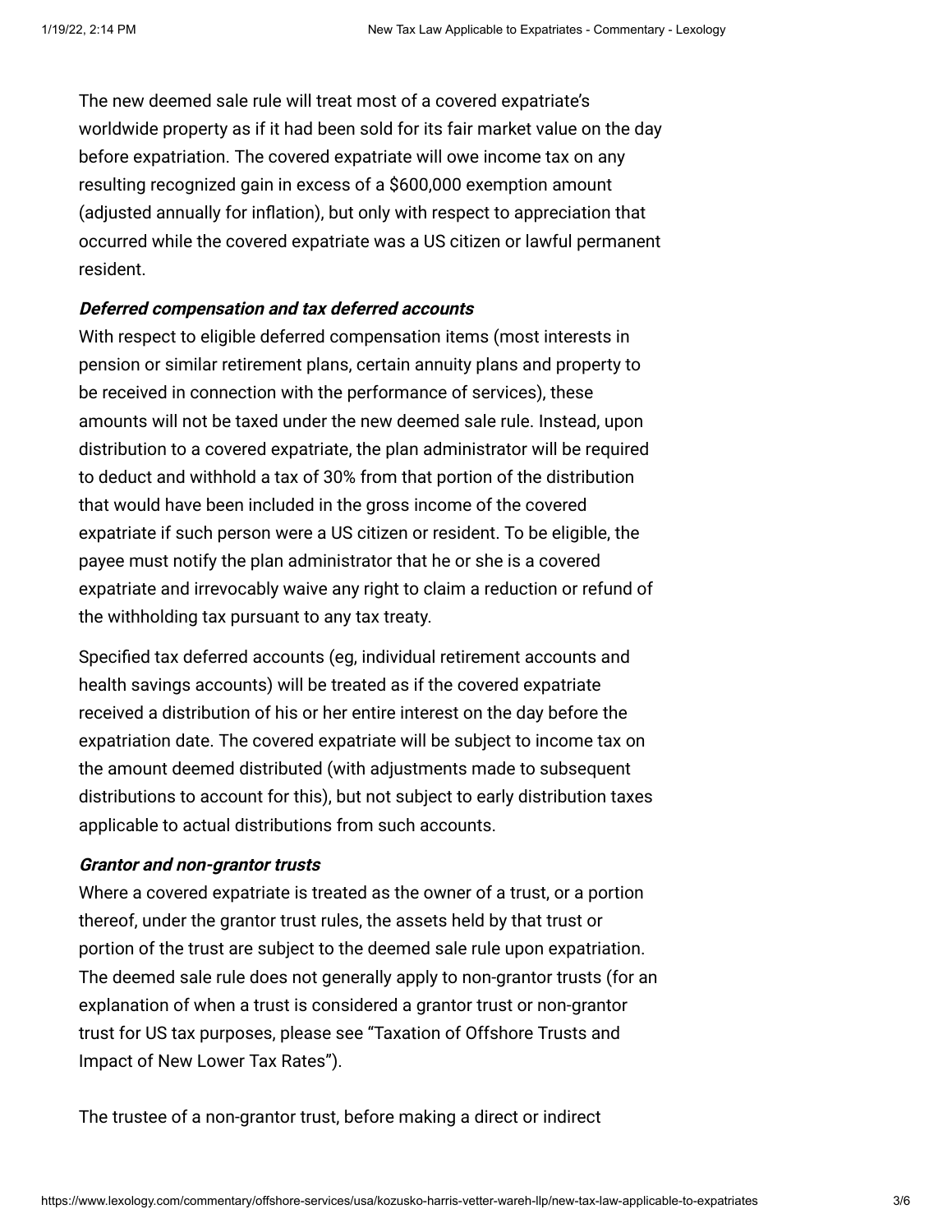distribution to a covered expatriate, must deduct and withhold an amount equal to 30% of such part of the distribution portion that would have been includable in the covered expatriate's gross income if he or she were still subject to US income tax. The covered expatriate is treated as having waived any right to a treaty reduction in the amount withheld. If the trustee distributes appreciated property to a covered expatriate, the trust is treated as having sold the property for its fair market value and must recognize any gain.

If a non-grantor trust converts to a grantor trust, the covered expatriate, who is considered the trust's owner, is treated as having received a distribution from the trust, which will trigger the 30% withholding tax. If a grantor trust converts to a non-grantor trust after the individual expatriates, such trust will continue to be treated as a grantor trust for purposes of the new rules. The impact of the new deemed sale rule upon the change of a trust's tax status is important to note because the expatriation of the trust's grantor can cause a grantor trust to become classified as a non-grantor trust for US income tax purposes.

### **Election to extend time for payment**

A covered expatriate may irrevocably elect to extend the time for payment of the tax resulting from the deemed sale on a property-by-property basis, provided he or she is willing to provide the IRS with a bond or other form of security. The tax will thereafter be due when the applicable items of property are actually disposed of (or upon the date of such covered expatriate's death, if earlier). The covered expatriate must also waive any right to claim treaty benefits with respect to such tax liability in order to qualify for the election. Interest on the deferred tax will be charged at the individual underpayment rate (currently 6%).

### **Tax on Gifts and Bequests from Covered Expatriate**

In addition to the exit tax to be paid by the covered expatriate, the act imposes a transfer tax on US persons who receive gifts or bequests from the covered expatriate.

### **Covered gifts and bequests**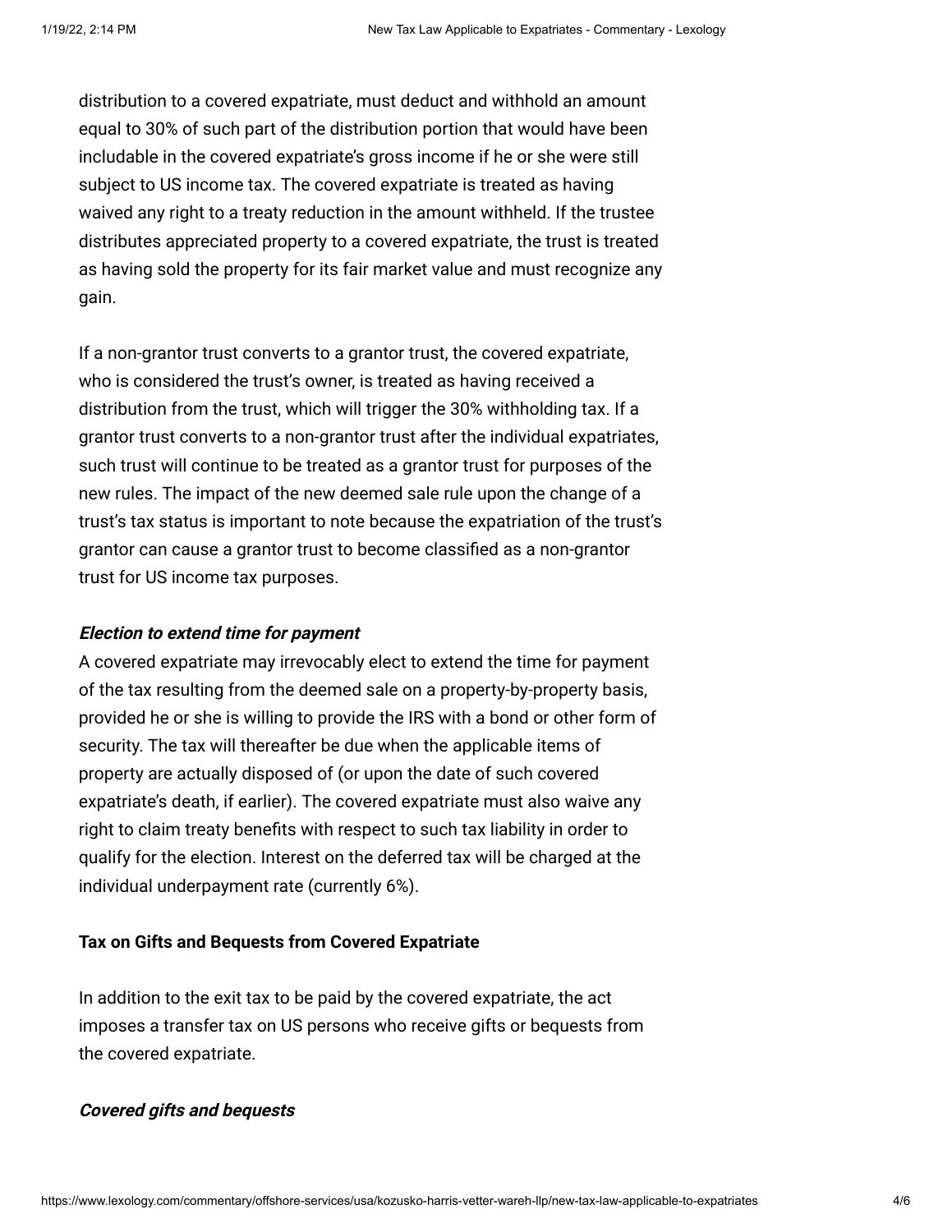The tax applies to certain gifts and bequests in excess of the \$12,000 annual exclusion amount (adjusted annually for inflation). Gifts and bequests to a US citizen spouse or US charity are not subject to the tax. Covered gifts and bequests do not include property on which the covered expatriate or his or her estate is otherwise subject to gift or estate tax and which is reported on a timely filed gift or estate tax return. Tax on covered gifts and bequests will be imposed at the highest gift or estate tax rate then in effect (45% for 2008), less any foreign gift or estate tax paid.

## **Income and net-worth tests applied at time of transfer**

The determination of whether the transferor is a covered expatriate is made at the time of the gift or upon his or her death, regardless of whether the transferor was a covered expatriate at the time of expatriation. Thus, a US person may be subject to the new gift or estate tax upon the receipt of a gift or bequest from an individual whose wealth increased following expatriation, or who expatriated prior to the effective date of the act, but is considered a covered expatriate as of the time of the gift or bequest.

# **Domestic trusts and foreign trusts**

The trustee of a domestic trust that receives a covered gift or bequest must pay the tax from the trust. The trustee of a foreign trust does not. Instead, the US beneficiary of the foreign trust pays the tax when he or she receives a distribution attributable to such gift or bequest. A foreign trust may elect to be treated as a domestic trust for purposes of the new gift and estate tax.

### **Comment**

The new deemed sale rule does away with the continuing US tax liability of the 10-year alternative income tax rules. It also does away with the ability to mitigate the tax; careful asset planning under the 10-year alternative income tax rules could lighten the tax burden, whereas the deemed recognition of gain on worldwide assets under the new rules cannot be avoided. But as it is a deemed sale, the taxpayer may not have the ready cash to pay the tax, and under some income tax treaties the deemed recognition may not be a creditable tax.